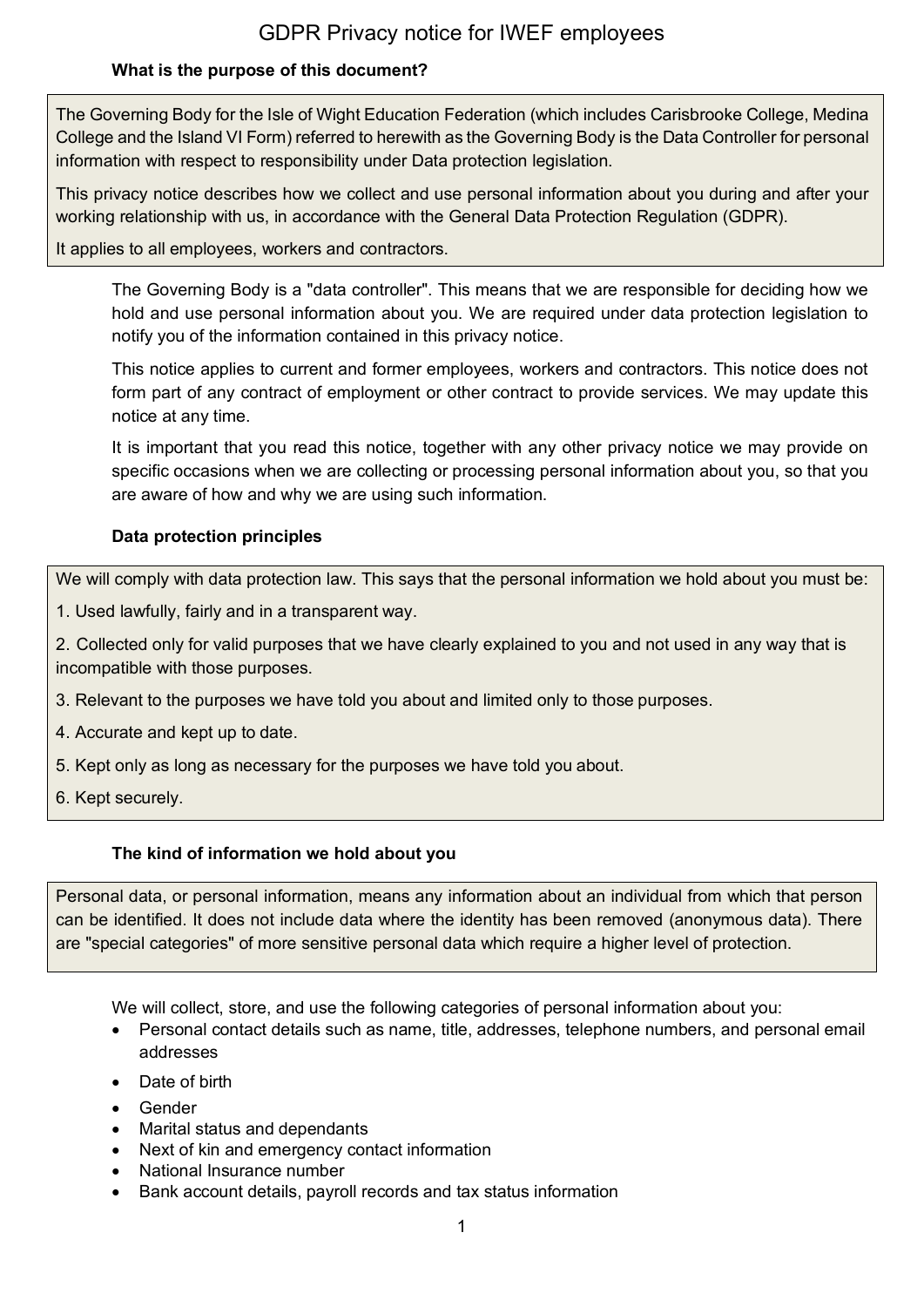- Salary, annual leave, pension and benefits information.
- Start date
- Location of employment or workplace
- Copy of Passport/Birth Certificate
- Recruitment information (including copies of right to work documentation, references and other information included in a CV or cover letter or as part of the application process)
- Employment records (including job titles, work history, working hours, training records and professional memberships)
- Compensation history
- Performance information
- Disciplinary and grievance information
- CCTV footage and other information obtained through electronic means such as ID access records
- Information about your use of our information and communications systems
- Photographs
- Copy of Business Insurance Certificate

We may also collect, store and use the following "special categories" of more sensitive personal information:

- Information about your race or ethnicity, religious beliefs, sexual orientation and political opinions
- Trade union membership
- Information about your health, including any medical condition, health and sickness records
- Genetic information and biometric data
- Information about criminal convictions and offences.

### **How is your personal information collected?**

We collect personal information about employees, workers and contactors through the application and recruitment process, either directly from candidates or sometimes from an employment agency or background check provider. We may sometimes collect additional information from third parties including former employers, credit reference agencies, DBS and professional regulatory bodies or other background check agencies.

We will collect additional personal information in the course of job-related activities throughout the period of you working for us.

### **How we will use information about you**

We will only use your personal information when the law allows us to. Most commonly, we will use your personal information in the following circumstances:

1. Where we need to perform the contract we have entered into with you.

2. Where we need to comply with a legal obligation.

3. Where it is necessary for our legitimate interests (or those of a third party) and your interests and fundamental rights do not override those interests.

We may also use your personal information in the following situations, which are likely to be rare:

1. Where we need to protect your interests (or someone else's interests).

2. Where it is needed in the public interest [or for official purposes].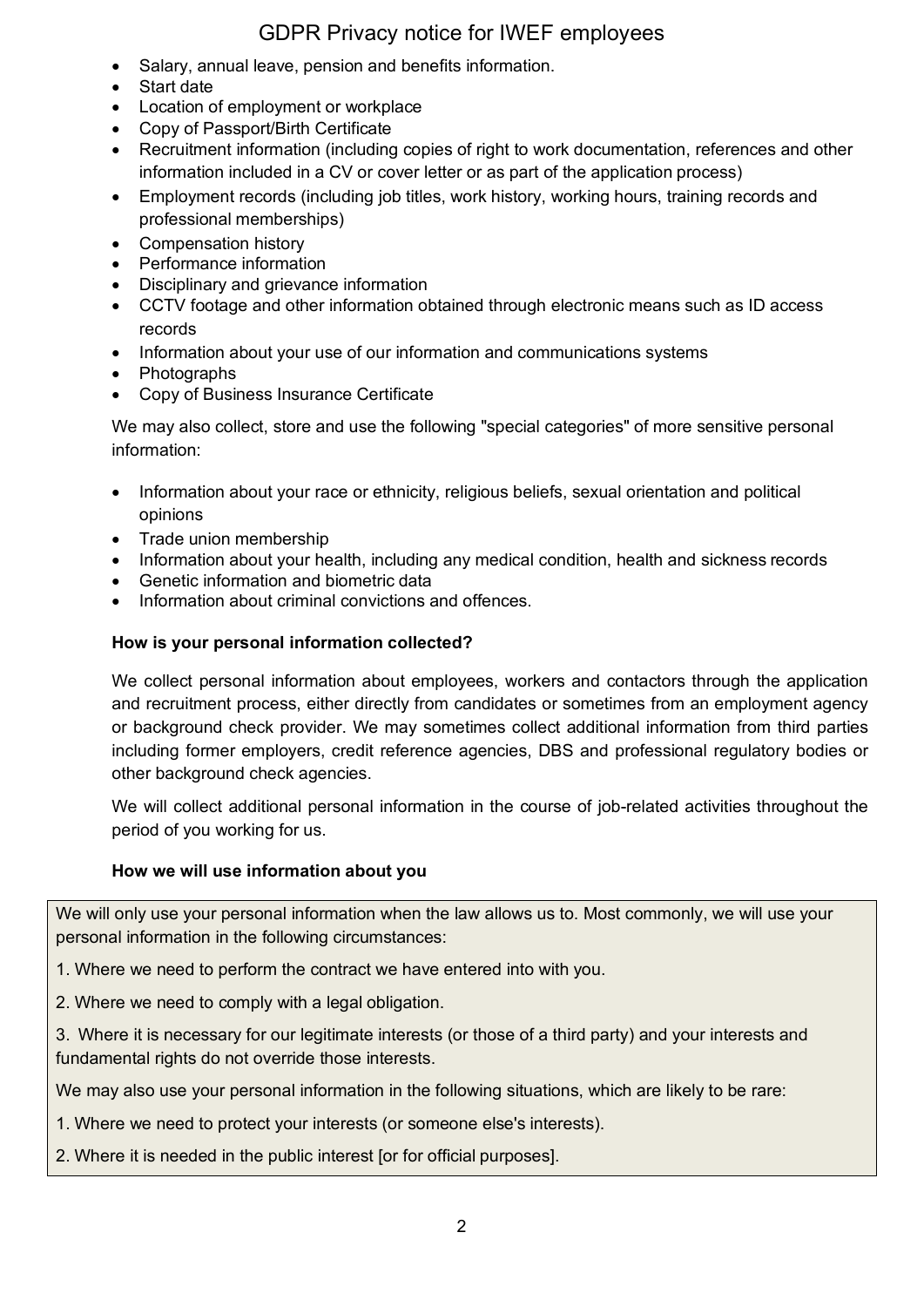## **Situations in which we will use your personal information**

We need all the categories of information in the list above primarily to allow us to perform our contract with you and to enable us to comply with legal obligations. The situations in which we will process your personal information are listed below:

- Making a decision about your recruitment or appointment
- Determining the terms on which you work for us
- Checking you are legally entitled to work in the UK
- Paying you and, if you are an employee, deducting tax and National Insurance contributions
- Providing the following benefits to you: Salary sacrifice such as cycle to work child care vouchers
- Liaising with your pension provider
- Administering the contract we have entered into with you
- Business management and planning, including accounting and auditing
- Conducting performance reviews, managing performance and determining performance requirements
- Making decisions about salary reviews and compensation
- Assessing qualifications for a particular job or task, including decisions about promotions
- Gathering evidence for possible grievance or disciplinary hearings
- Making decisions about your continued employment or engagement
- Making arrangements for the termination of our working relationship
- Education, training and development requirements
- Dealing with legal disputes involving you, or other employees, workers and contractors, including accidents at work
- Ascertaining your fitness to work
- Managing sickness absence
- Complying with health and safety obligations
- To prevent fraud
- To monitor your use of our information and communication systems to ensure compliance with our IT policies
- To ensure network and information security, including preventing unauthorised access to our computer and electronic communications systems and preventing malicious software distribution
- To conduct data analytics studies to review and better understand employee retention and attrition rates
- Equal opportunities monitoring

Some of the above grounds for processing will overlap and there may be several grounds which justify our use of your personal information.

### **If you fail to provide personal information**

If you fail to provide certain information when requested, we may not be able to perform the contract we have entered into with you (such as paying you or providing a benefit), or we may be prevented from complying with our legal obligations (such as to ensure the health and safety of our workers).

## **Change of purpose**

We will only use your personal information for the purposes for which we collected it, unless we reasonably consider that we need to use it for another reason and that reason is compatible with the original purpose. If we need to use your personal information for an unrelated purpose, we will notify you and we will explain the legal basis which allows us to do so.

Please note that we may process your personal information without your knowledge or consent, in compliance with the above rules, where this is required or permitted by law.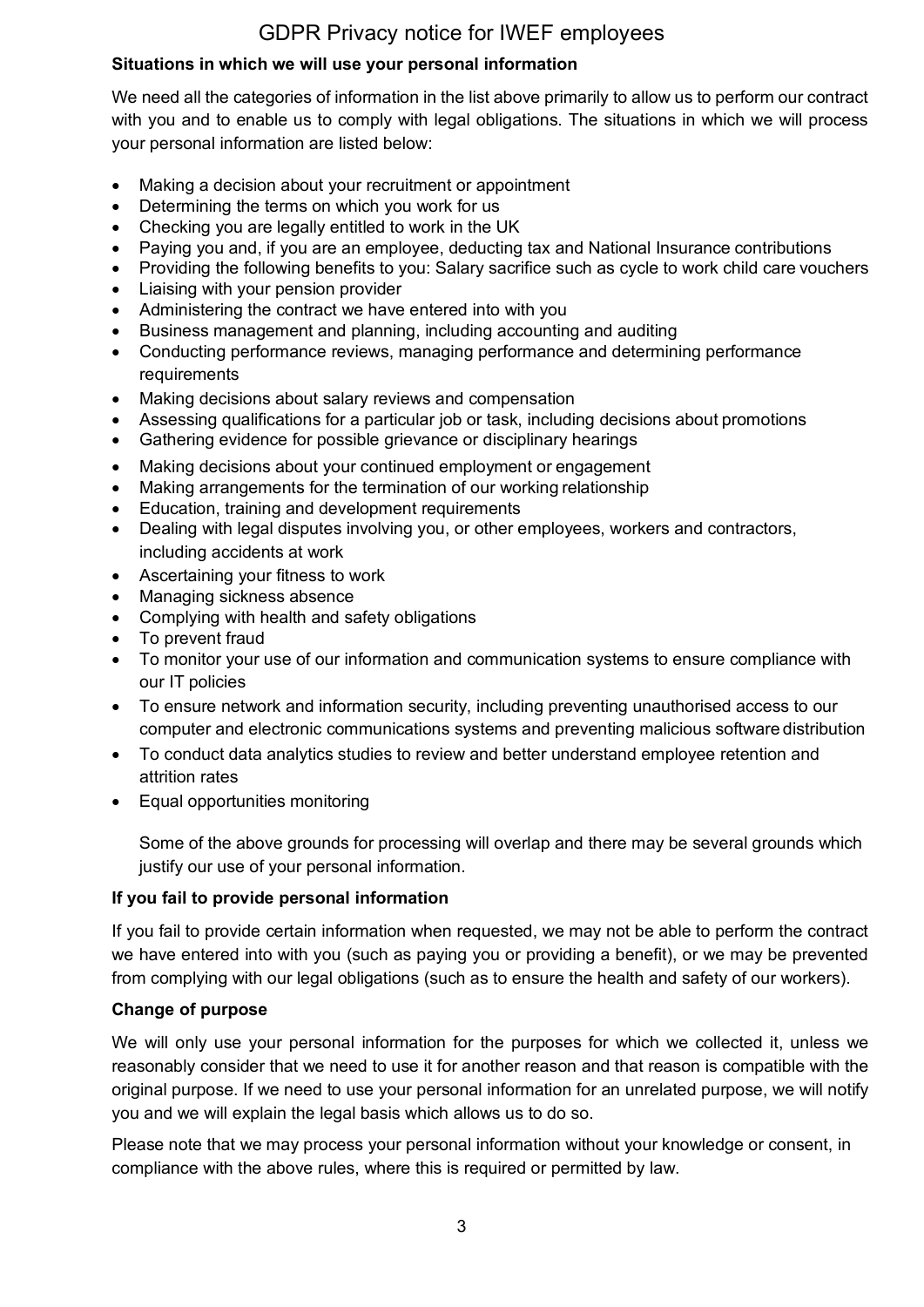## **How we use particularly sensitive personal information**

"Special categories" of particularly sensitive personal information require higher levels of protection. We need to have further justification for collecting, storing and using this type of personal information. We may process special categories of personal information in the following circumstances:

- 1. In limited circumstances, with your explicit written consent.
- 2. Where we need to carry out our legal obligations and in line with our data protection policy
- 3. Where it is needed in the public interest, such as for equal opportunities monitoring or in relation to our occupational pension scheme, and in line with our data protection policy.
- 4. Where it is needed to assess your working capacity on health grounds, subject to appropriate confidentiality safeguards.
- 5. Less commonly, we may process this type of information where it is needed in relation to legal claims or where it is needed to protect your interests (or someone else's interests) and you are not capable of giving your consent, or where you have already made the information public.

### **Our obligations as an employer**

We will use your particularly sensitive personal information in the following ways:

- We will use information relating to leaves of absence, which may include sickness absence or family related leaves, to comply with employment and other laws.
- We will use information about your physical or mental health, or disability status, to ensure your health and safety in the workplace and to assess your fitness to work, to provide appropriate workplace adjustments, to monitor and manage sickness absence and to administer benefits.
- We will use information about your race or national or ethnic origin, religious, philosophical or moral beliefs, or your sexual life or sexual orientation, to ensure meaningful equal opportunity monitoring and reporting.
- We will use trade union membership information to pay trade union premiums, register the status of a protected employee and to comply with employment law obligations.

## **Do we need your consent?**

We do not need your consent if we use special categories of your personal information in accordance with our written policy to carry out our legal obligations or exercise specific rights in the field of employment law. In limited circumstances, we may approach you for your written consent to allow us to process certain particularly sensitive data. If we do so, we will provide you with full details of the information that we would like and the reason we need it, so that you can carefully consider whether you wish to consent. You should be aware that it is not a condition of your contract with us that you agree to any request for consent from us.

## **Information about criminal convictions**

We may only use information relating to criminal convictions where the law allows us to do so. This will usually be where such processing is necessary to carry out our obligations and provided we do so in line with our data protection policy.

Less commonly, we may use information relating to criminal convictions where it is necessary in relation to legal claims, where it is necessary to protect your interests (or someone else's interests) and you are not capable of giving your consent, or where you have already made the information public.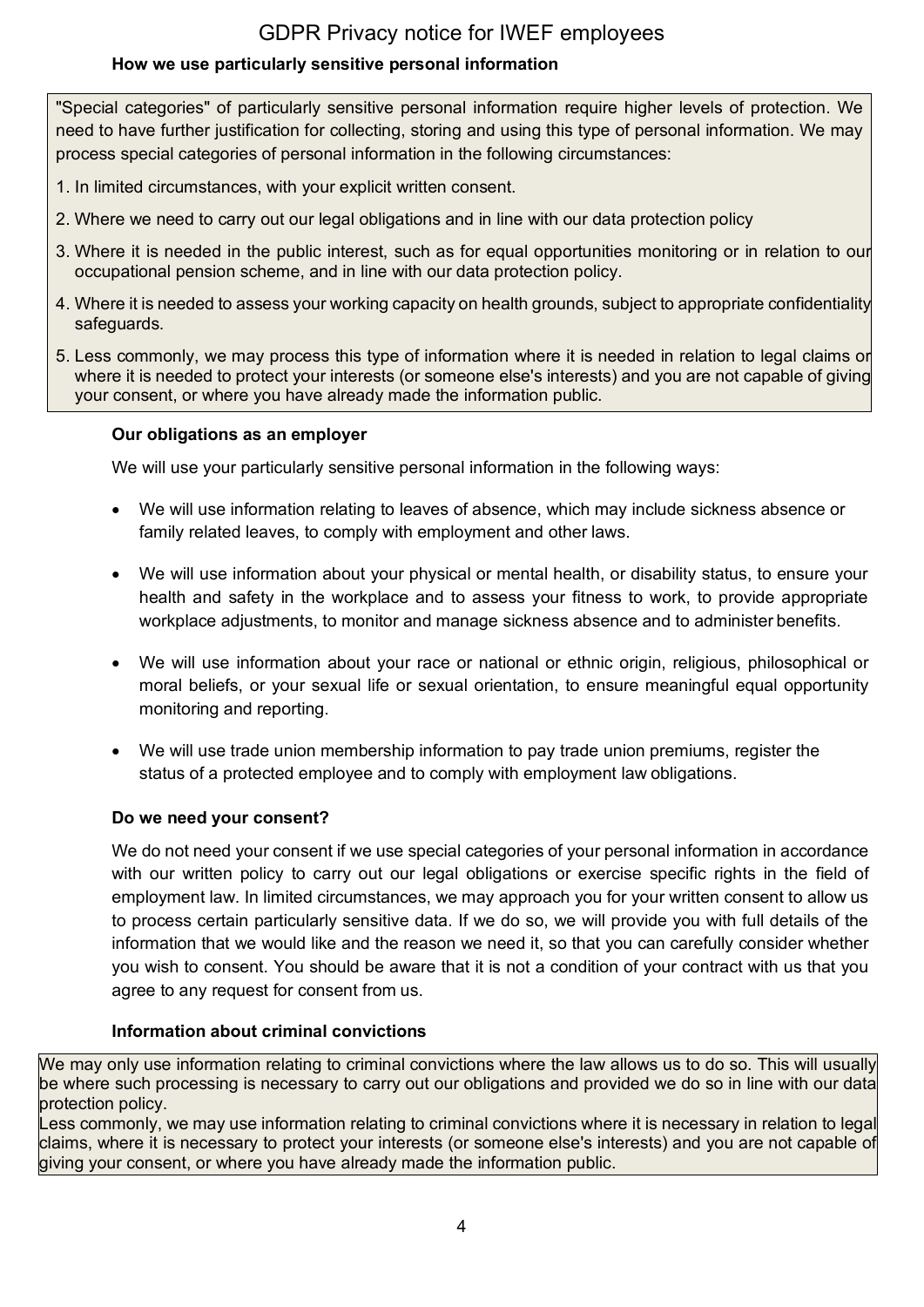We envisage that we will hold information about criminal convictions. We will only collect information about criminal convictions if it is appropriate given the nature of the role and where we are legally able to do so. Where appropriate, we will collect information about criminal convictions as part of the recruitment process or we may be notified of such information directly by you in the course of you working for us.

### **Automated decision-making**

Automated decision-making takes place when an electronic system uses personal information to make a decision without human intervention. We are allowed to use automated decision-making in the following circumstances:

1. Where we have notified you of the decision and given you 21 days to request a reconsideration.

2. Where it is necessary to perform the contract with you and appropriate measures are in place to safeguard your rights.

3. In limited circumstances, with your explicit written consent and where appropriate measures are in place to safeguard your rights.

If we make an automated decision on the basis of any particularly sensitive personal information, we must have either your explicit written consent or it must be justified in the public interest, and we must also put in place appropriate measures to safeguard your rights.

You will not be subject to decisions that will have a significant impact on you based solely on automated decision-making, unless we have a lawful basis for doing so and we have notified you.

[We do not envisage that any decisions will be taken about you using automated means, however we will notify you in writing if this position changes.]

### **Data sharing**

We may have to share your data with third parties, including third-party service providers and other entities in the group.

We require third parties to respect the security of your data and to treat it in accordance with the law.

We may transfer your personal information outside the EU.

If we do, you can expect a similar degree of protection in respect of your personal information.

### **Why might you share my personal information with third parties?**

We will share your personal information with third parties where required by law, where it is necessary to administer the working relationship with you or where we have another legitimate interest in doing so.

### **Which third-party service providers process my personal information?**

"Third parties" includes third-party service providers (including contractors and designated agents) and other entities within our group. The following activities are carried out by third-party service providers: payroll, pension administration, benefits provision and administration, IT services.

### **How secure is my information with third-party service providers and other entities in our group?**

All our third-party service providers and other entities in the group are required to take appropriate security measures to protect your personal information in line with our policies. We do not allow our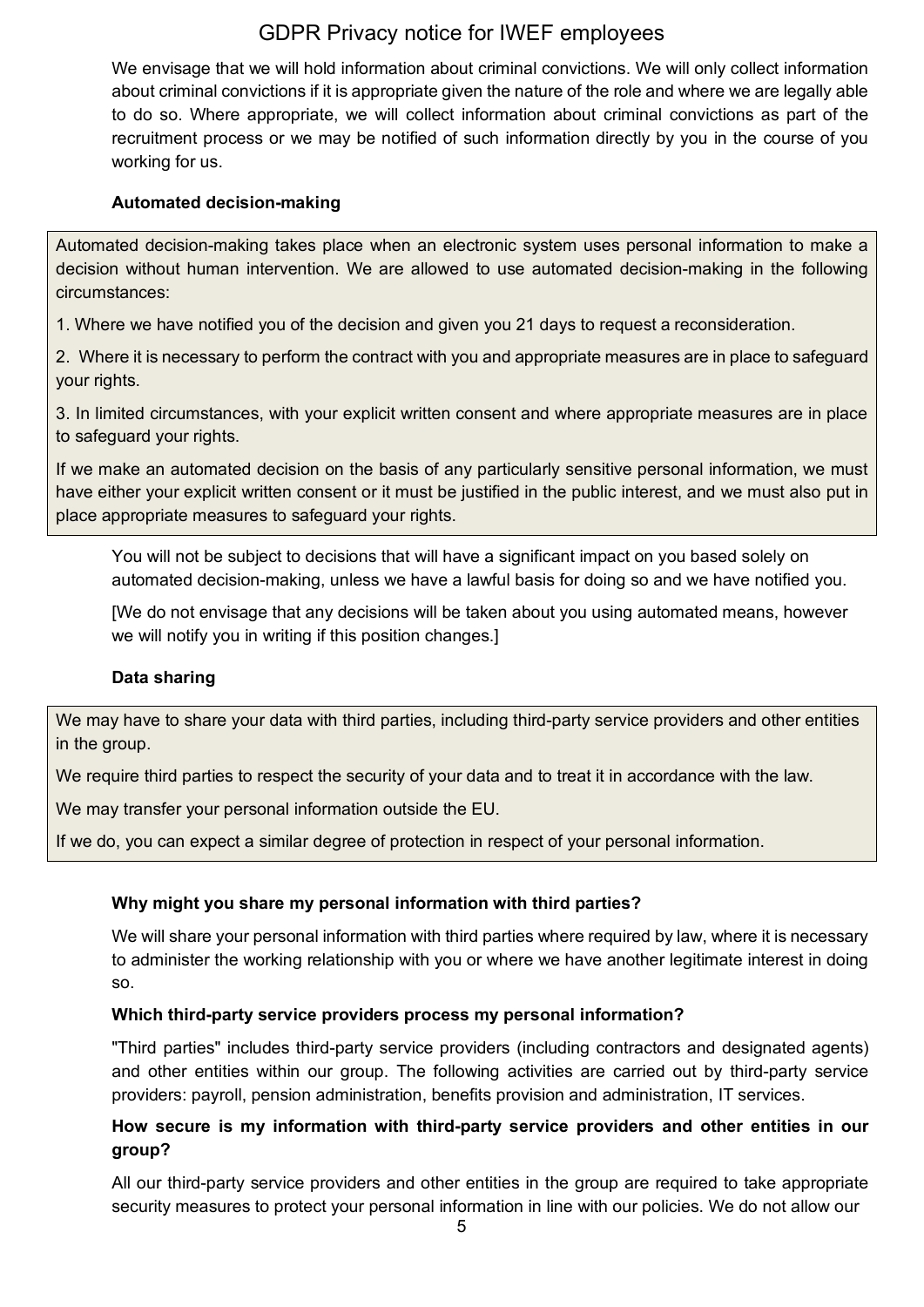third-party service providers to use your personal data for their own purposes. We only permit them to process your personal data for specified purposes and in accordance with our instructions.

### **What about other third parties?**

We may need to share your personal information with a regulator or to otherwise comply with the law.

#### **Data security**

We have put in place measures to protect the security of your information. Details of these measures are available upon request and are on the intranet.

Third parties will only process your personal information on our instructions and where they have agreed to treat the information confidentially and to keep it secure.

We have put in place appropriate security measures to prevent your personal information from being accidentally lost, used or accessed in an unauthorised way, altered or disclosed. In addition, we limit access to your personal information to those employees, agents, contractors and other third parties who have a business need to know. They will only process your personal information on our instructions and they are subject to a duty of confidentiality.

We have put in place procedures to deal with any suspected data security breach and will notify you and any applicable regulator of a suspected breach where we are legally required to do so.

#### **Data retention**

#### **How long will you use my information for?**

We will only retain your personal information for as long as necessary to fulfil the purposes we collected it for, including for the purposes of satisfying any legal, accounting, or reporting requirements. Details of retention periods for different aspects of your personal information are available in our retention policy which is available **here – need to link to this policy.** To determine the appropriate retention period for personal data, we consider the amount, nature, and sensitivity of the personal data, the potential risk of harm from unauthorised use or disclosure of your personal data, the purposes for which we process your personal data and whether we can achieve those purposes through other means, and the applicable legal requirements.

In some circumstances we may anonymise your personal information so that it can no longer be associated with you, in which case we may use such information without further notice to you. Once you are no longer an employee, worker or contractor of the company we will retain and securely destroy your personal information in accordance with our data retention policy and/or applicable laws and regulations.

### **Rights of access, correction, erasure, and restriction**

### **Your duty to inform us of changes**

It is important that the personal information we hold about you is accurate and current. Please keep us informed if your personal information changes during your working relationship with us.

#### **Your rights in connection with personal information**

Under certain circumstances, by law you have the right to: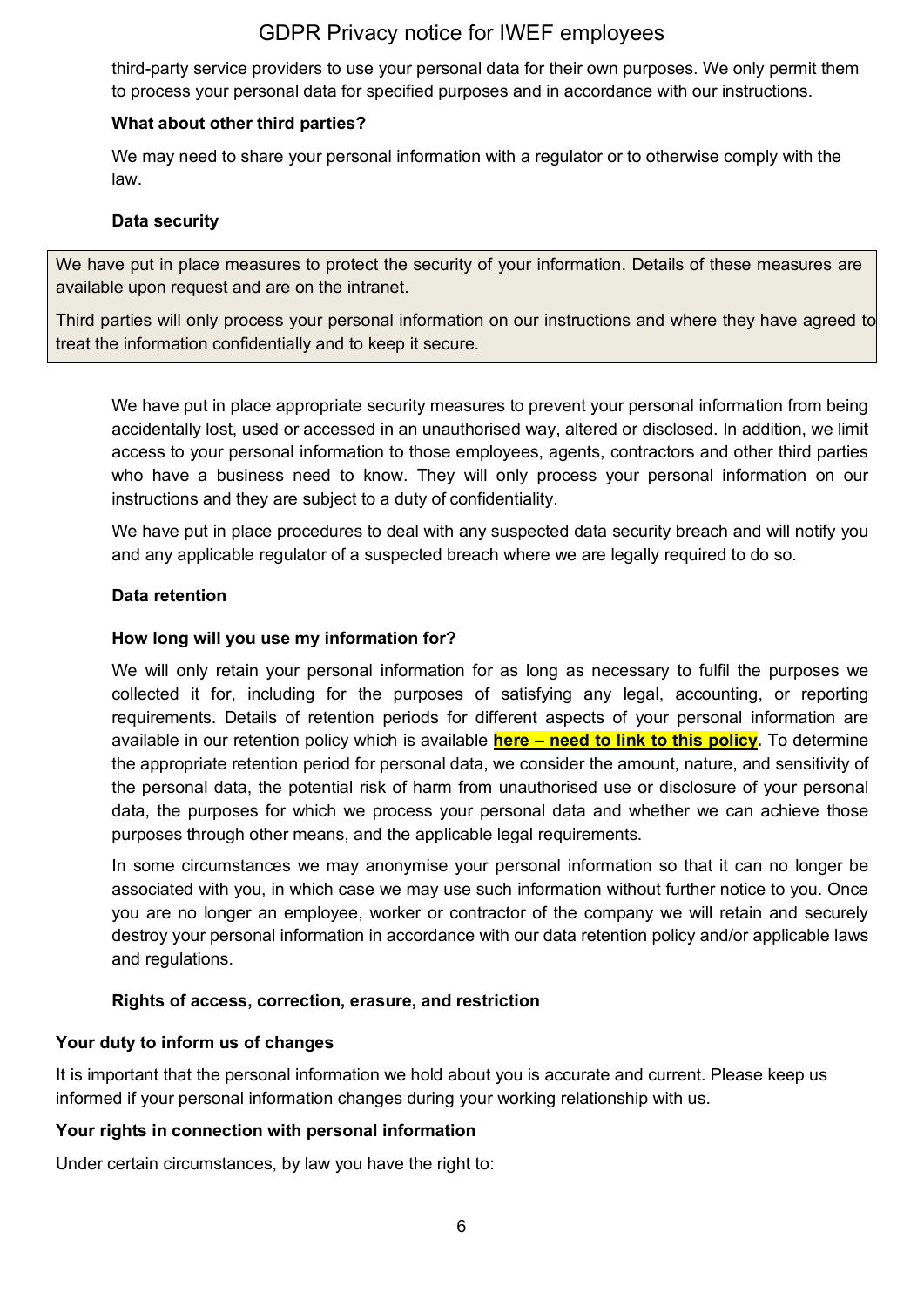- **Request access** to your personal information (commonly known as a "data subject access request"). This enables you to receive a copy of the personal information we hold about you and to check that we are lawfully processing it.
- **Request correction** of the personal information that we hold about you. This enables you to have any incomplete or inaccurate information we hold about you corrected.
- **Request erasure** of your personal information. This enables you to ask us to delete or remove personal information where there is no good reason for us continuing to process it. You also have the right to ask us to delete or remove your personal information where you have exercised your right to object to processing (see below).
- **Object to processing** of your personal information where we are relying on a legitimate interest (or those of a third party) and there is something about your particular situation which makes you want to object to processing on this ground. You also have the right to object where we are processing your personal information for direct marketing purposes.
- **Request the restriction of processing** of your personal information. This enables you to ask us to suspend the processing of personal information about you, for example if you want us to establish its accuracy or the reason for processing it.
- **Request the transfer** of your personal information to another party.

If you want to review, verify, correct or request erasure of your personal information, object to the processing of your personal data, or request that we transfer a copy of your personal information to another party, please contact human resources support team in writing.

#### **No fee usually required**

You will not have to pay a fee to access your personal information (or to exercise any of the other rights). However, we may charge a reasonable fee if your request for access is clearly unfounded or excessive. Alternatively, we may refuse to comply with the request in such circumstances.

#### **What we may need from you**

We may need to request specific information from you to help us confirm your identity and ensure your right to access the information (or to exercise any of your other rights). This is another appropriate security measure to ensure that personal information is not disclosed to any person who has no right to receive it.

#### **Right to withdraw consent**

In the limited circumstances where you may have provided your consent to the collection, processing and transfer of your personal information for a specific purpose, you have the right to withdraw your consent for that specific processing at any time. To withdraw your consent, please contact the Data Team on [GDPR@IWEF.org.uk.](mailto:GDPR@IWEF.org.uk)Once we have received notification that you have withdrawn your consent, we will no longer process your information for the purpose or purposes you originally agreed to, unless we have another legitimate basis for doing so in law.

#### **Data protection officer**

We have appointed a data protection officer (DPO) to oversee compliance with this privacy notice. If you have any questions about this privacy notice or how we handle your personal information, please contact the Federation Data Manager in the first instance. The DPO is the Assistant Director of Corporate Services at the Isle of Wight Council at dpo@iow.gov.uk. You also have the right to make